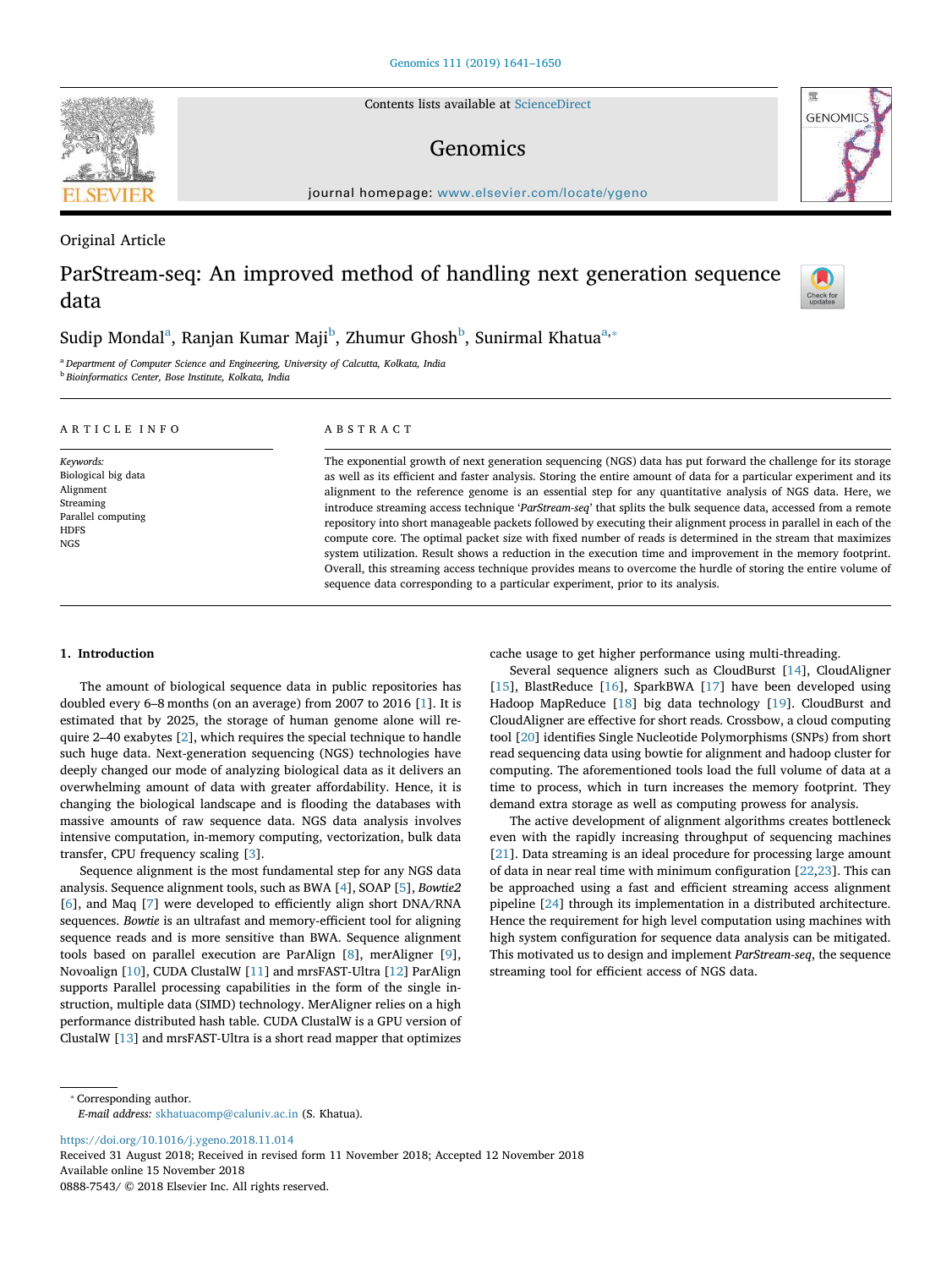Table 1 Input dataset.

| Accession ID | Run ID     | Sequencer                   | Read length      | Total number of reads |
|--------------|------------|-----------------------------|------------------|-----------------------|
| ERX2269478   | ERR2214619 | Illumina MiSeq              | 85 bp            | 119,677,407           |
|              |            |                             |                  |                       |
| SRX026839    | SRR094773  | Illumina genome analyzer II | 42 <sub>bp</sub> | 24,818,985            |
| SRX3459079   | SRR6363052 | NextSeq 500                 | $\sim$ 24 bp     | 9,901,573             |
|              |            |                             |                  |                       |

#### 2. Materials and methods

## *2.1. Input dataset*

We have taken three datasets from SRA ("https://www.ncbi.nlm. nih.gov/sra") (Table 1) having read of different lengths. For the reference sequence, we considered human chromosomal sequence (hg19) downloaded from NCBI for chromosomes 1(248.9 Mb), 2 (242.1 Mb), 3 (198.2 Mb) and 4 (190.2 Mb) as they have comparatively larger chromosomal size than the rest.

In order to optimize our protocol on query sequence data of different read lengths (i.e 85, 42 &  $\sim$  24 bp), we extracted the minimum number of reads (i.e ~9.9 million reads) contained in each of the aforementioned sequence datasets.

#### *2.2. Computational resources used*

All experiments were executed on the standalone system with 8-core and 12-core CPUs, each with 2.6 GHz Intel *Xeon* (n series) processor, 16 GB of internal memory, JDK (Java SE Development Kit)1.8 and Hadoop 2.7.2.

### *2.3. Building index and alignment step*

In order to reduce the execution time for index building and alignment which is an essential step for NGS data analysis, each of these two steps were executed in parallel. In this study, we have used popular short read aligner *bowtie2* [25] for sequence alignment and JDK1.8 for parallel execution. The entire procedure described here is provided in Fig. 1.

## *2.3.1. Building the index* fi*le*

Java threads were used as wrapper [26] to build the reference indices. *Bowtie2* [8] indices were built for (a) a single *fasta* file containing the reference for all chromosomal sequences (b) multiple *fasta* files for

each chromosome, in equal splits of 2, 4 and 8. The reference sequence was split so that the *bowtie2* [25] index could be built for each of the splits in parallel using Java threads. All the index (*.bt2*) files for the reference splits were built (*bowtie2-build*).

### *2.3.2. Alignment*

Java threads were used as a wrapper to call *bowtie2*. It is also used to take control over the *bowtie2* threads to take maximum advantage of the parallel execution. All the index (*.bt2*) files for the reference splits (generated in the previous step) are used as the reference index in this alignment step.

Finally, the alignment process was executed for:

*Case a:* A single query sequence file against a single reference file comprising of all the chromosomes.

*Case b:* The entire query sequence of different read lengths (i.e 85, 42 and ~24 bp) against references sequence (i.e *2-split*s, *4-split*s and *8-split*s). Alignment with the query sequence file was performed by varying the *bowtie2* [8] threads  $(p = 2, 4, 8)$  as well.

#### *2.4. Sequence access through streaming using ParStream-seq*

Streaming is an ordered split of a large input sequence data. Thus in order to access the query sequence as a stream, it is important to split the query sequence file such that each read remains intact during the process of splitting. We have used micro-batch processing technique [27] that splits incoming sequence data into batches. This is based either on 'arrival time' or 'packet size' [28,29]. We have split the input query sequence data based on manageable 'packet size' so as to execute the alignment in parallel in order to minimize computation, memory usage, and storage. Based on this, we have developed a stream access pipeline named "*ParStream-seq*". HDFS adds to the advantage for access, storage, and processing of the huge sequence data on distributed framework [30]. Hence, we have setup Hadoop cluster so as to store the alignment results through the use of HDFS. *ParStream-seq,* accesses



Fig. 1. Workflow for the execution of the alignment process using *bowtie2* and Java threads during index building for the reference sequence and alignment of query sequence against the split reference indices as build.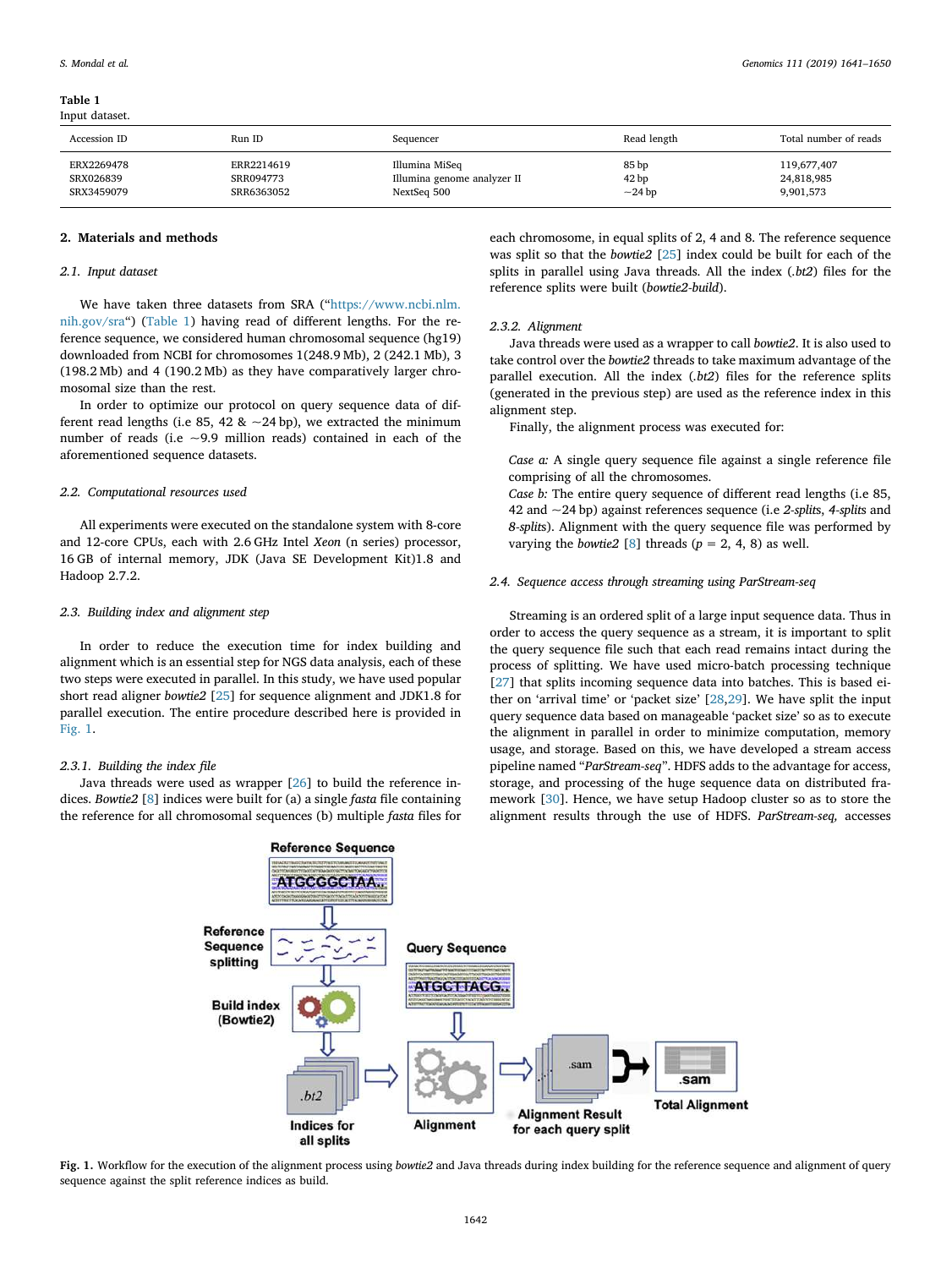sequence data, optimizes data packet size and is compatible for storing the resultant data into HDFS for subsequent analysis. Finally, we merge the results to a single (.bam or .sam) file at the end of the entire experiment. Hence, while dealing with multiple-mapped reads, which is important while interpreting reads that map to repeat regions of the genome, the finally merged single file (.bam or .sam) contains all the information intact.

#### *2.4.1. Pseudocode for ParStream-seq*

The pseudocode of the overall steps for *ParStream-seq* is described below:

| Algorithm 1: ParStream-seq                                                                |                                                                                  |
|-------------------------------------------------------------------------------------------|----------------------------------------------------------------------------------|
| <b>Input:</b> R: reference sequence;                                                      |                                                                                  |
| Qsrc: Query sequence source (local/remote/NCBI etc.);                                     |                                                                                  |
| S <- (s1, s2, sn): Set of query sequence from Qsrc;                                       |                                                                                  |
| <b>Prerequisite: OptStreamSeq(S,R):</b> calculate optimal data packet size(S) and         |                                                                                  |
| reference sequence splits(R)                                                              |                                                                                  |
| 1: Procedure ParStream-Seq(Qsrc,R)                                                        |                                                                                  |
| 2: n, p size $\leftarrow$ OptStreamSeq(S,R) # n: optimal number of reference split, based |                                                                                  |
| on number of CPU cores, p size: optimal query packet size                                 |                                                                                  |
|                                                                                           |                                                                                  |
| 3: $R \leftarrow$ split_reference(n) # split reference sequence and assign to R vector    |                                                                                  |
| 3: ref ← build_index(R)                                                                   | # run parallel in each thread; ref is a vector                                   |
| while(p size $*$ i $\leq$ Qsize):<br>4:                                                   | # where Qsize is the query sequence size                                         |
| 5:                                                                                        | $S[i] \leftarrow$ stream(Qsrc, p size) # Si is the packet streams pulled by java |
|                                                                                           | stream()                                                                         |
| 6:<br>$\mathsf{Sq}[i] \leftarrow$ Collectors.toList( $\mathsf{Sq}[i]$ )                   | # store each query packet                                                        |
| 7:<br>$Res[i] \leftarrow align(reff[i], Sq[i])$                                           | #alignment score                                                                 |
| 8:<br>Cache(Res[i])                                                                       | #store the alignment score                                                       |
| 9:<br><b>End while</b>                                                                    |                                                                                  |
| 10:<br>for each i: GetAll(Res[i])                                                         | #store all processed results into HDFS                                           |
|                                                                                           |                                                                                  |

*2.4.1.1. OptStream-seq() evaluating optimal data packet size and sequence splits*. Evaluating the optimal packet size enables efficient thread handling and reduces execution time. The packet size is determined by the number of sequence reads in each data packet *(s1, s2, ....sn)*. The optimal packet volume is specific to the system configuration. We compute the optimal packet size by the method OptStream-seq() as described below:

We start with 64 reads in each packet. We then compared alignment result of each query packet separately by *bowtie2* and *ParStream-seq*. The steps are repeated with increasing packet size, i.e. incrementing the constituent read counts in multiples of 2. The execution time is compared by varying the size of each packet using *bowtie2* and *ParStreamseq*.

In order to determine the optimal sequence split and the optimal packet size, we define the variables for *OptStreamSeq*() (as shown in Fig. 2):

*2.4.1.2. Computing OptStreamSeq*. First, we consider the intersection of two lines  $L_m$  and  $L_b$  in 2-dimensional space, with line  $L_m$  being defined by two distinct points having coordinates (*Rmi*,*Tmi*) and (*Rmj*,*Tmj*), and line  $L_b$  being defined by two distinct coordinates  $(R_{bi}, T_{bi})$  and  $(R_{bi}, T_{bi})$ ; *i* and *j* represent labels for two positions (along the X-axis) shown in Fig. 2.

The intersection point  $P_k$  having coordinates  $(R_k, T_k)$ of line  $L_m$  and  $L_b$ can be calculated using determinants for each of sequence splits, i.e. 2,4,8 etc.

The optimal packet size is therefore calculated by using:

 $p\_size = R_n$  such that  $T_n = \min(T_k)$  where  $k = 2, 4, 8$ 

## *2.4.2. Preprocessing data coming from di*ff*erent sources for implementing ParStream-seq*

The source of the query sequence for streaming access could be (a) local storage, (b) remote location provided by NCBI or (c) other remote locations provided by third party vendors (as shown in Fig. 3). Different preprocessing steps (given below) are needed for each of these datasets. Subsequently, ParStream-seq code is executed to access and align the pre-processed data.

Case a: In order to access sequence data from local storage, we have used *JDK 1.8 Stream API (java.util.stream.Stream)* [31] to process large query sequence data as a stream using two built-in methods; *stream()* [32] and *parallelStream()* [32] for obtaining sequential or parallel streams. The Stream method doesn't store data, it operates on the source data i.e. local storage. We have used the method *Collectors.toList()* for collecting the stream elements into a *list* instance and store it in *fasta* file format (.fa) so that it can be used for alignment process.

Case b: For accessing sequence data from remote data storage provided by NCBI, we used NCBI's SRA Toolkit [33] to access sequence data as a stream (as shown in Fig. 2). The toolkit allows to stream data from the NCBI servers for direct analysis. We disable local file caching of the total sequence file using *vdb-con*fi*g* command. We then embedded *fastq-dump* (with -x and -z parameter) called by java *stream()*, returns a specific volume of data and apply *Collectors.toList ()* method so as to fetch the output data (in fasta format) into batches. These data packets are then subsequently used for the alignment process.

Case c: For accessing data from remote locations provided by third party vendors, our pipeline enables handshaking via *ftp* (such as .gz compressed fasta and fastq file) and performs streaming access on demand. We have used *java.net.URL* [34] class to access data using *URL* via ftp. The Java *GZIPInputStream* [35] class (*java.util.zip.GZI-PInputStream*) is used to decompress, access GZIP compressed files and store the stream data in packets.



Fig. 2. Representation of the Variables for *OptStreamSeq()* method.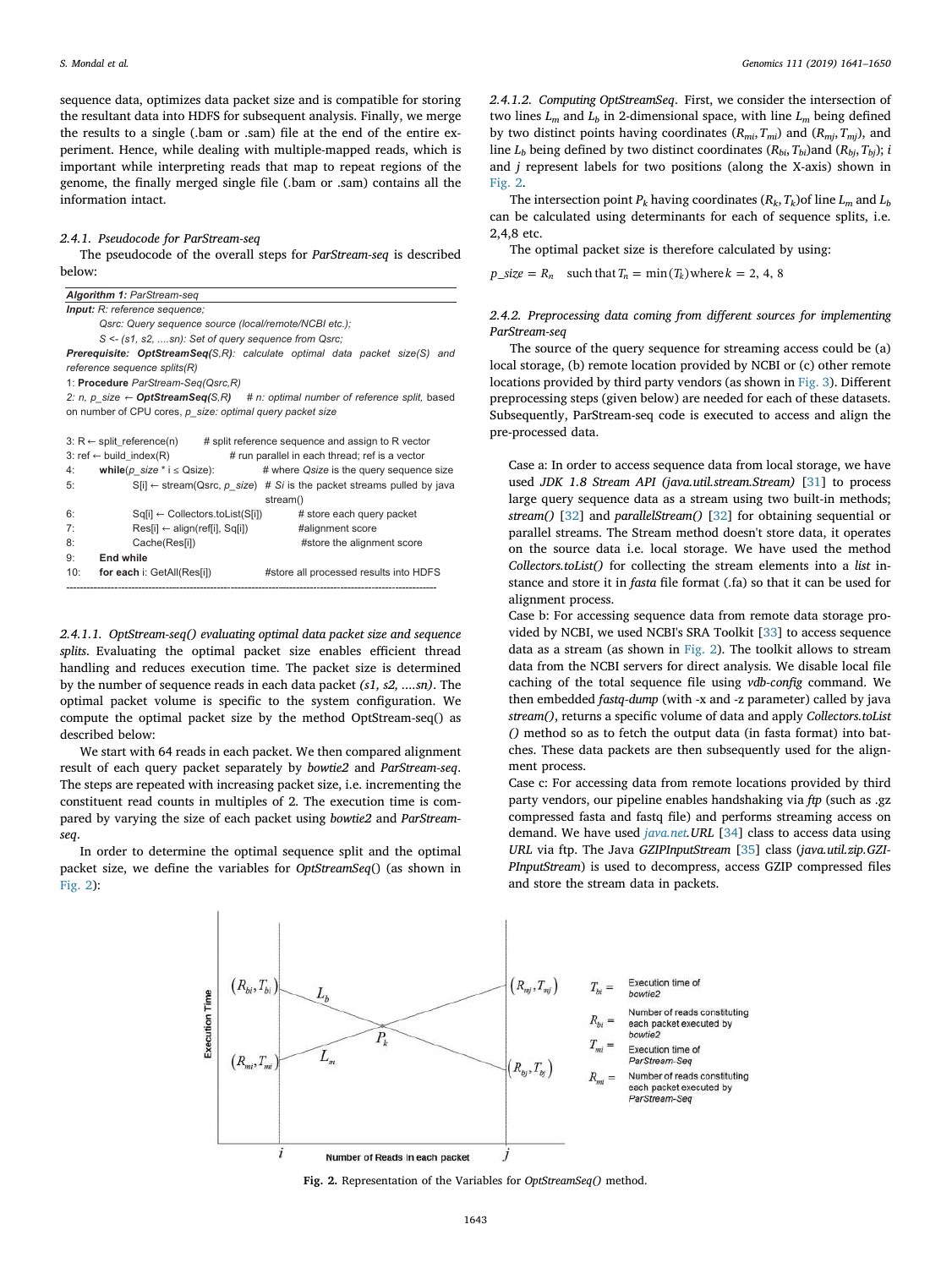

Fig. 3. Schematic diagram showing the workflow of *ParStream-seq.*

### 3. Results and discussion

#### *3.1. Parallel execution of bowtie2*

In our experiment, we considered chromosome numbers 1, 2, 3 and 4 to be denoted as rf1, rf2, rf3, and rf4 respectively, and the time for building indices for each reference file as tr1, tr2, tr3, and tr4 respectively. Fig. 4 shows the variation in the execution time of *bowtie2* for 3 query sequence files (containing  $\sim$ 9.9 million reads as described in Section 2.1) corresponding to read lengths  $\sim$  24 bp, 42 bp, and 85 bp.

We have obtained five set of results which are as follows:

The first set of result (marked as (a) in Fig. 4), gives the total execution time to build the index for each chromosomal reference files (rf1, rf2, rf3, and rf4) executed sequentially one after another, followed by alignment of the 3 query sequence files against the separate index files.

The second set of result (marked as (b) in Fig. 4), refers to the

execution time to build the index for a single reference file containing concatenated chromosomal reference sequences (i.e.  $Rf = rf1 + rf2 + rf3 + rf4$ , followed by the alignment of the 3 query sequence files against the single index file.

In the last three sets of the result shown in Fig. 4 (marked as  $(c)$ ,  $(d)$ and (e)), we have incorporated java *Thread()* method to allow parallel execution for building index which was not implemented in *bowtie2*. Thereafter, parallel execution of the alignment of the query files corresponding to  $\sim$  24 bp, 42 bp, 85 bp read lengths was performed using each of the bowtie threads  $p = 2$ ,  $p = 4$  and  $p = 8$ . The execution time for alignment of each of the query files by varying the bowtie threads was almost the same. We found  $~50\%$ ,  $~49\%$ , and  $~47\%$  improvement respectively for  $\sim$  24 bp, 42 bp, 85 bp read lengths compared to the result obtained (a) for each of the bowtie threads (shown in (c), (d) and (e)).

Thus, java *Thread()* provides an advantage over *bowtie2* by parallelly executing the step for building indices (as shown in Fig. 1).

> Fig. 4. Comparison of execution time for *bowtie2* and java *thread()* on query sequence file of different read lengths  $(-24 bp, 42 bp, 85 bp)$ . The lower region (blue color) of each bar denotes the execution time for building indices, while the top region denotes the time for alignment. (For interpretation of the references to color in this figure legend, the reader is referred to the web version of this article.)



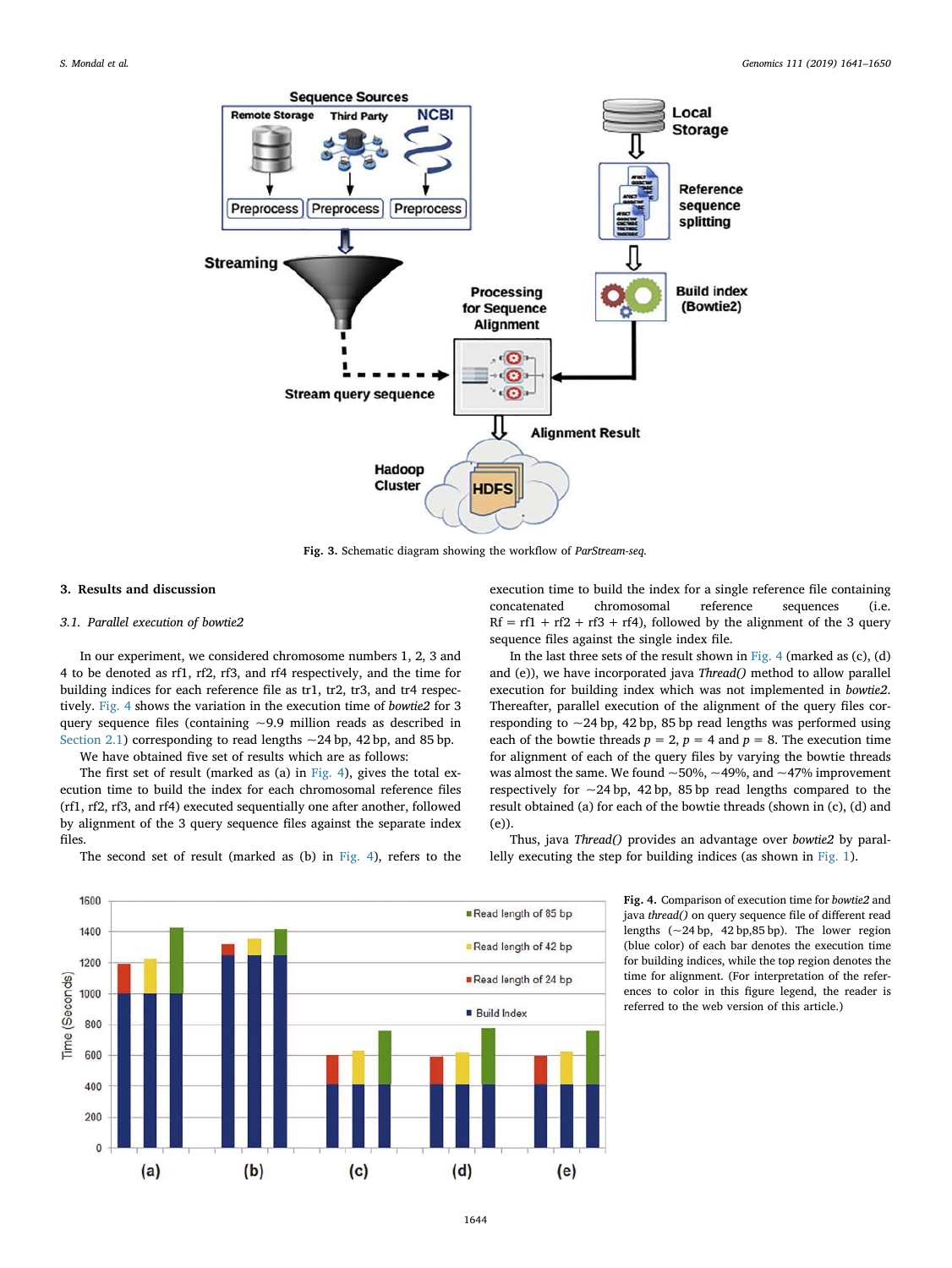

Fig. 5. Comparison of execution time with Reference sequence split against query sequence of fixed reads count  $\sim$ 9.9 million reads of read lengths (a)  $\sim$ 24 bases (b) 42 bases (c) 85 bases. Each of the grouped bars represents three versions of *bowtie2* threads execution (*p* = 2, 4, 8) using *2-split* and *4-split* reference files.

This gain in performance for building index corresponding to the reference file will be useful in a situation where a user needs to work with multispecies at a time because in such cases, there will be a need to build the indices separately for all the species simultaneously.

#### *3.2. Parallel execution of bowtie2 by splitting the reference sequence*

We have observed that parallel execution of *bowtie2* (as shown in (c), (d) and (e) of Fig. 4) reduces building and alignment time. We now split a single reference file, build the reference index for each split as well as perform the alignment of the query sequence file against each of the splits in parallel. Chromosome 1 has been selected as the reference file here, as it is the largest (248.9 Mb) among the 4 chromosomes. We then split the reference sequence file corresponding to chromosome 1 making *2- split* and *4-split*.

Fig. 5 shows the execution time for alignment of the 3 query sequence files (corresponding to  $\sim$  24 bp, 42 bp and 85 bp read length), each of size ~9.9 million reads with the reference sequence file ('*no split*', '*2-split*' and '*4-split*' of the reference sequence file). Here we have considered only the alignment time but not the index building time as we have already calculated it previously as shown in Fig. 4 of Section 3.1.

*Bowtie2* ( $p = 2$ , 4 and 8) threads have been used for aligning against '*no* split' reference sequence file. Further, Java *thread()* has been used for aligning against '*2-split*' and '*4-split*' reference sequence files*.* We observed that for all the 3 query files, the alignment execution time using *2-split* reference sequence file(using Java *thread()*) have better performance over *4-split* (using Java *thread()*) and '*no split*' reference sequence (using *bowtie2* thread (*p* = 2)).On the contrary, '*no split*' reference sequence using *bowtie2* thread  $(p = 4$  and  $p = 8)$  performs better over *2-split* and *4-split* of reference sequence file(using Java *thread()*).

This is due to CPU thrashing caused by the over-usage of threads than the number of threads available in our system configuration. The use of limited reference sequence splits optimizes usage of system threads, whereas over-splitting causes thrashing. Thus, it is important to set limits to reference sequence splits based on system configuration. This gave us the clue that we can further optimize the consumption of system resource if we can process the query sequence file after splitting it into discrete packets [where the packet size is measured by the constituent number of reads] instead of processing the whole query file at a time.

### *3.3. Parallel execution of bowtie2 with query sequence streaming*

We have observed in the previous section that the alignment process with reference sequence splits executed in parallel using java threads and *bowtie2* threads are beneficial to reduce the execution time. Based on this, we have used streaming access of query sequence packets along with usage of reference splits (of 2,4,8) for alignment execution in parallel.

#### *3.3.1. Optimizing query sequence packet size*

As java threads operate optimally on files of small size with lesser memory footprint [36,37], there is an exponential rise in execution time when the packet size contain reads exceeding the optimal number. In order to calculate the optimal read count in each packet stream, we use our method Opt*Stream-seq()* as described in Section 2.3.1.

In our experiment, the optimal read count and reference split have been calculated using method OptStream-seq(). Table 2 shows the optimal read counts obtained for the 3 query sequence files corresponding to  $\sim$  24 bp, 42 bp and 85 bp read length using 8 core and 12 core machines. The detailed calculation of optimal read count and reference split using *OptStream-seq()* has been shown in Supplementary file 1.

Evaluation of the optimal data packet size and sequence split is required for the query sequence files of different read lengths. If the read length does not vary for multiple query sequence files, then this has to be calculated once.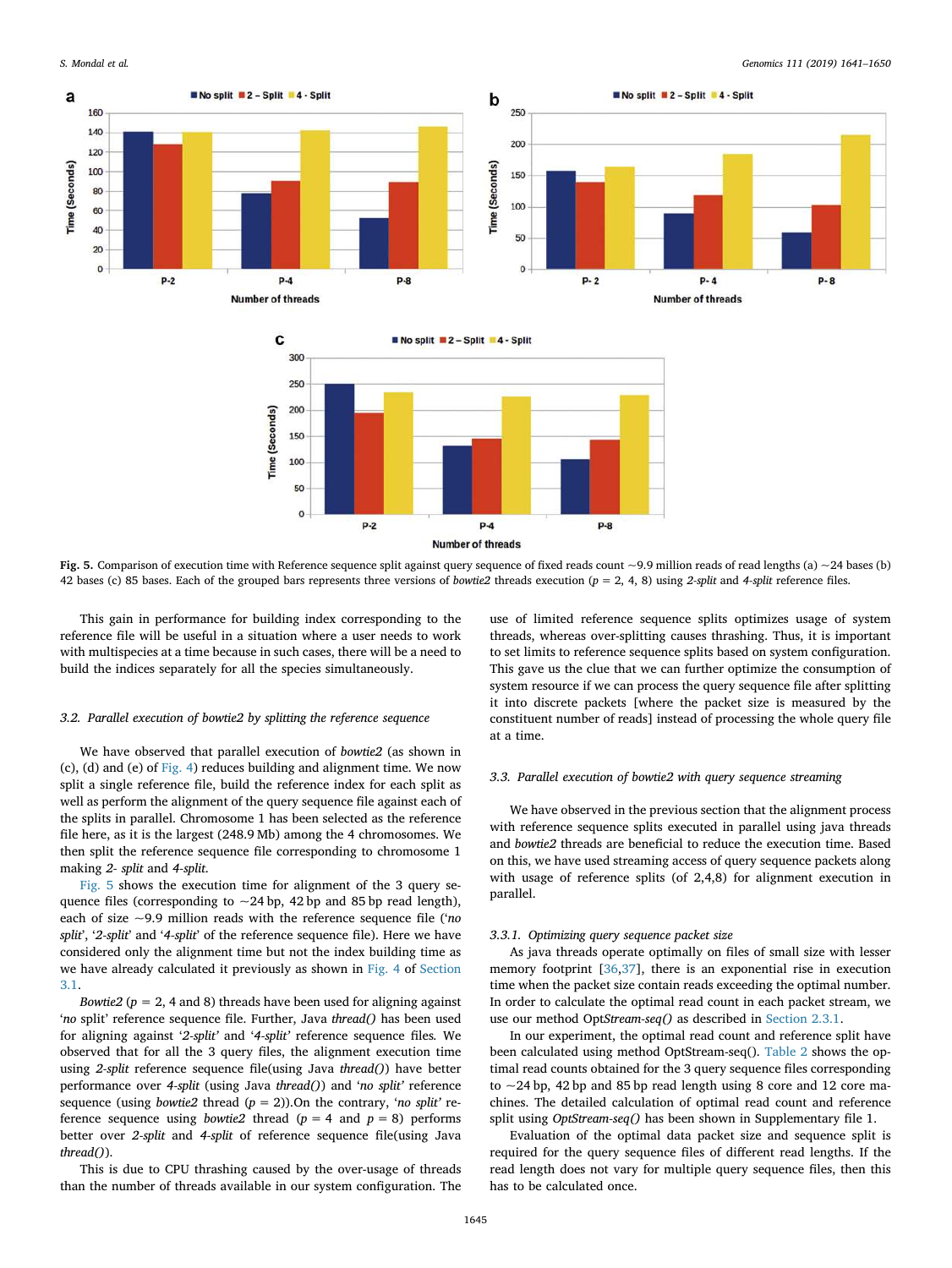#### Table 2

Optimal number of read counts and execution time corresponding to query sequences of  $\sim$  24 bp, 42 bp and 85 bp.

| Query sequence |              | Reference          | Query sequence                              |                                              |  |
|----------------|--------------|--------------------|---------------------------------------------|----------------------------------------------|--|
| Run IDs        | <b>Bases</b> | sequence splits    | 8 - Core (Read<br>count, execution<br>time) | 12 - Core (Read<br>count, execution<br>time) |  |
| ERR2214619     | 85 bp        | 2 split<br>4 split | 5119, 0.42<br>7246, 0.39                    | 5266, 0.59<br>4778, 0.50                     |  |
|                |              | 8 split            | 6945, 0.49                                  | 3909, 0.50                                   |  |
| SRR094773      | 42 bp        | 2 split            | 2047, 0.20                                  | 7372, 0.59                                   |  |
|                |              | 4 split            | 2559, 0.22                                  | 6330, 0.50                                   |  |
|                |              | 8 split            | 4351, 0.33                                  | 4608, 0.50                                   |  |
| SRR6363052     | $\sim$ 24 bp | 2 split            | 10,532, 0.36                                | 9216, 0.59                                   |  |
|                |              | 4 split            | 8647, 0.32                                  | 7509, 0.51                                   |  |
|                |              | 8 split            | 8714, 0.40                                  | 5558, 0.48                                   |  |

## *3.3.2. Execution time*

In the previous section, we have calculated the optimal number of reads in each query sequence packet and an optimal number of reference sequence splits using *OptStream-seq()* (described in Section 2.3.1) and access sequence data from different sources. In this experiment, we have used two different system configuration (discussed in Section 2.2) to execute our method *ParStream-seq*. We reduced the execution time up to  $\sim$ 32% as shown in Fig. 6 in all the three samples of different read lengths of query sequence using *ParStream-seq* over *bowtie2* threads  $(p = 2, 4, 8)$ .

Hence we opt for streaming the query sequence with specific number of reads (as obtained from Table 2) to get a better performance with respect to execution time.

#### *3.3.3. Memory utilization*

Parallel execution with different length of query sequence packets and reference split indices reduces the system memory requirement as each thread needs the small memory to execute and as a whole, it consumes less for processing. We have executed our experiment in two different machine configurations (as mentioned in Section 2.2) and have averaged the memory utilization on executing all the three query sequence files (~24 bp, 42 bp, 85 bp) along with their optimal reference splits. We observed that memory footprint gets reduced by  $\sim$  54% using



**Read Count** 



Fig. 6. Variation in execution time by batch streaming of the query with different number of reads in each batch for different read lengths (a)  $\sim$  24 bases with 8 core (b)  $\sim$  24 bases with 12 core (c) 42 bases with 8 core (d) 42 bases with 12 core (e) 85 bases with 8 core (f) 85 bases with 12 core system configuration.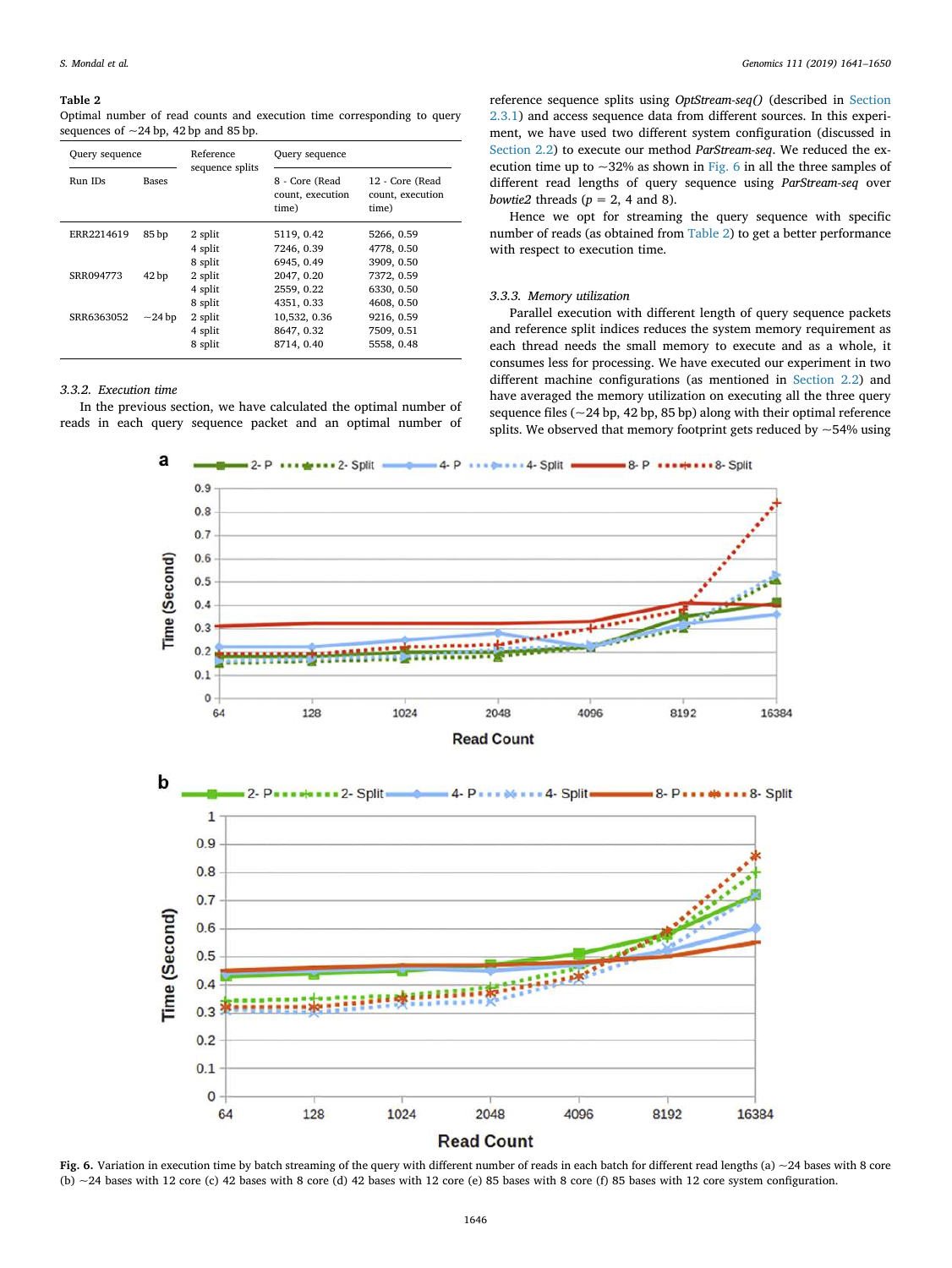

*ParStream-seq* (using *2-split*, *4-split* and *8-split* reference files) compared to the *bowtie2* (using *no split* reference file) as shown in Fig. 7 (*for 8 core and 12 core* machine*).*

### 4. Conclusion

In this paper, we have introduced a streaming access technique *ParStream-seq* which can provide means to overcome the difficulty of storing the entire volume of sequence data corresponding to a particular experiment prior to analysis. This streaming access protocol enables retrieval of biological sequence data from local storage, remote location provided by NCBI and remote location provided by other thirdparty vendors for alignment. Here, we have successfully performed our analysis on three samples  $(-9.9 \text{ M}$  reads per samples) containing sequences of varying read lengths (85, 42, and ~24) bp. We have added (i) Java threads for parallel execution and have (ii) computed optimal number of reads in each streamed packet for (iii) optimal number of sequence splits for parallelism. Accessing query sequences as a stream followed by sequence alignment using parallel execution and storage in a distributed framework (HDFS) reduces the execution time as well as optimizes memory utilization. Our algorithm also works perfectly for query sequences of various read lengths. As the number of CPU threads increases, computation time decreases.

As a whole, the key contribution of *ParStream-seq* is to access large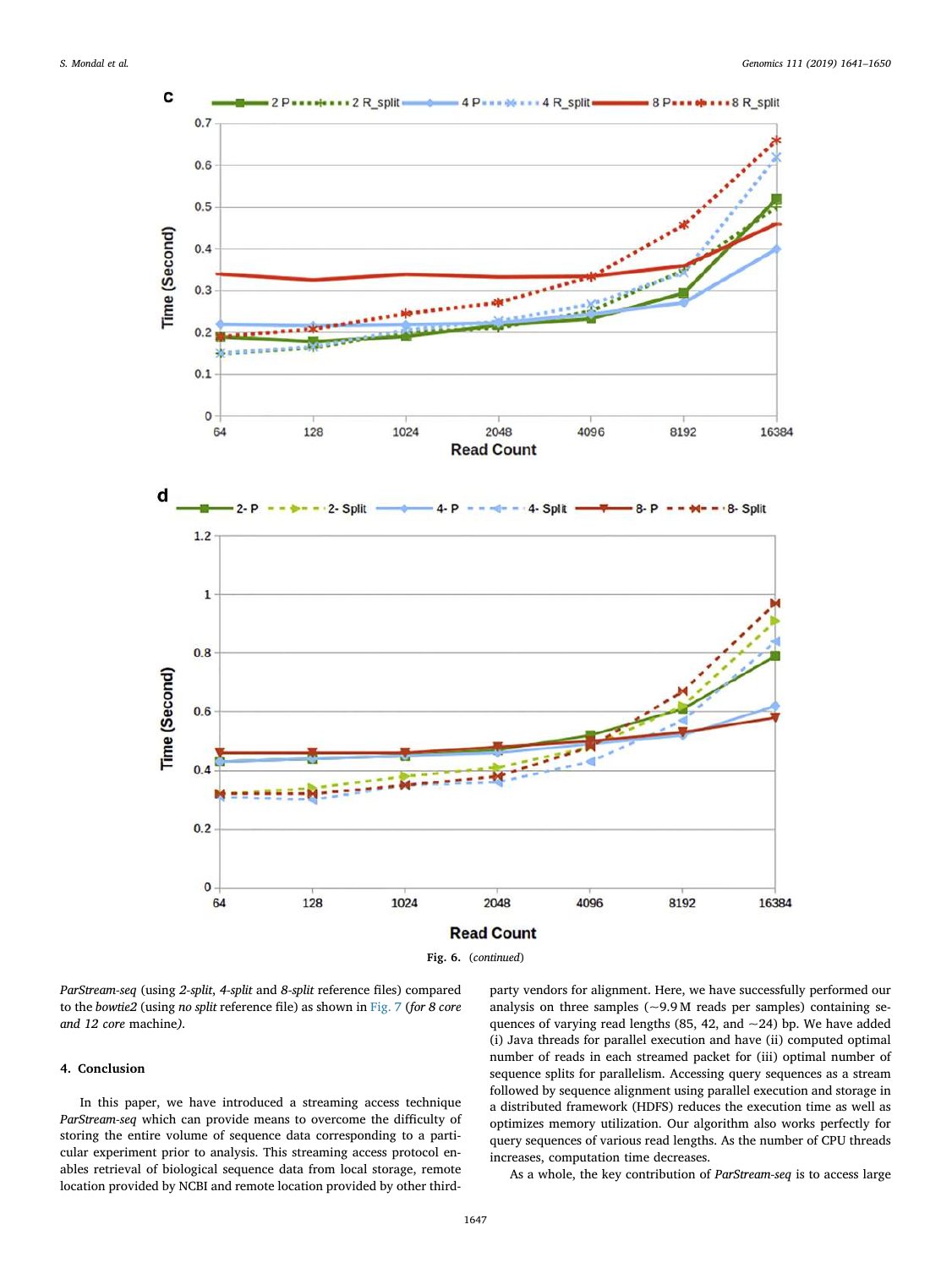



volume of query data (Big data) in a streaming mode and perform the alignment process in parallel. To evaluate the performance of ParStream-seq we have compared its results with the most popular aligners *bowtie2*. We have shown that *bowtie2* index building and alignment execution takes more time compared to that of *ParStreamseq.* Further, availability of tools that can access large volume of query data efficiently in the form of discrete packets (which will include calculation of packet size and subsequent reduction in the alignment execution time) will facilitate the performance evaluation of *ParStreamseq* in a more robust manner.

In future, we need to modify the existing algorithms (for downstream analysis of sequence data) such that they become compatible with *ParStream-seq* and can accept streamed input sequence generated by *ParStream-seq*. Overall, we hope that this new technique will resolve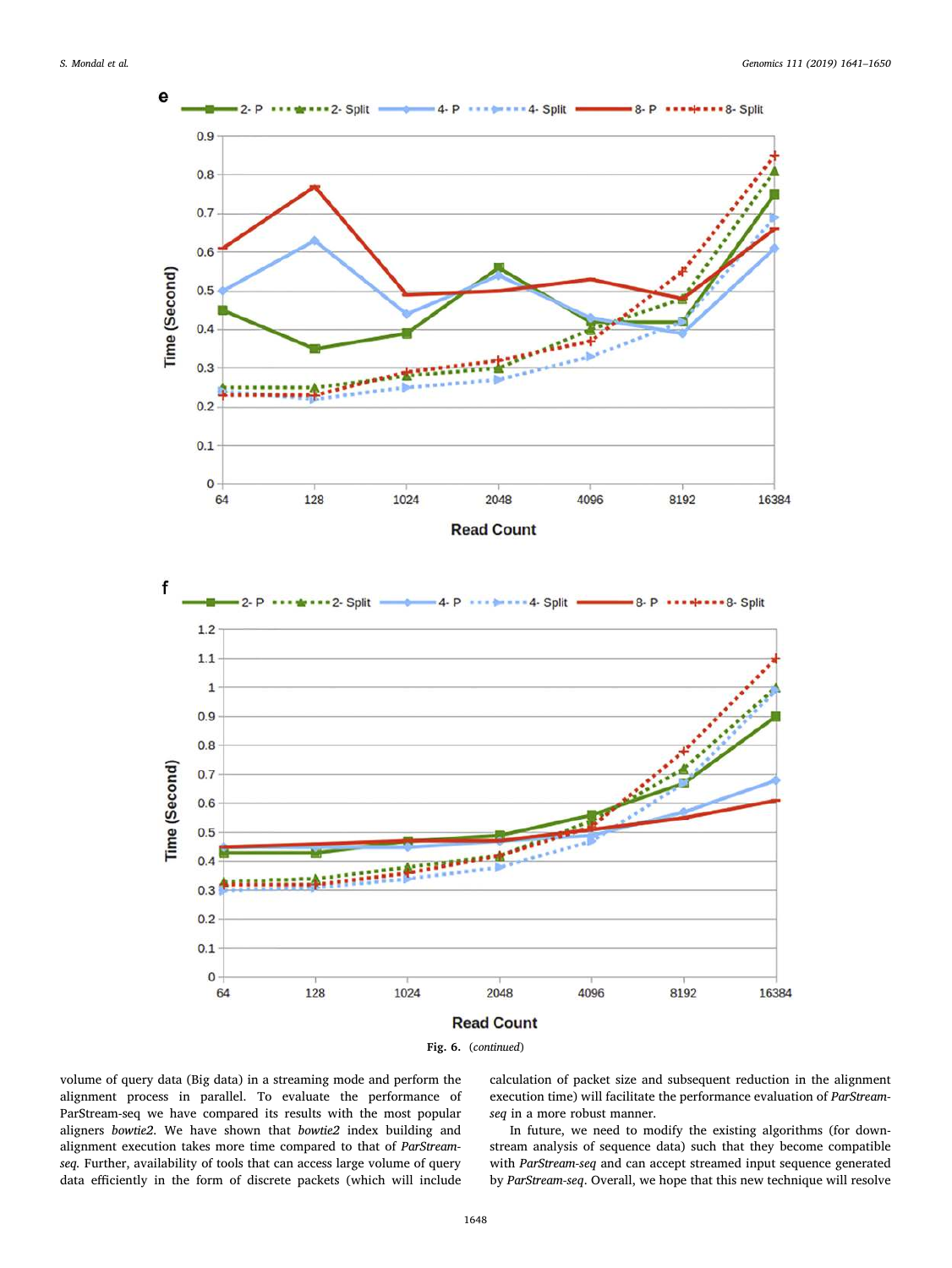



Fig. 7. Comparison of memory usage in the alignment step for *bowtie2* execution with *ParStream-seq* method in (a) 8 core (b) 12 core configuration.

the issue of handling and analysis of biological big data to a great extent.

#### Acknowledgements

This work has been supported by University Grants Commission (RGNFD) (NO.F./2014-15/RGNF-2014-15D-GEN-WES-65522) and Visvesvaraya PhD Scheme for Electronics and IT, Ministry of Electronics & Information Technology (MeitY) (MLA/MUM/ga/10(37)C), Govt. of India.

## Availability

The code is available at the GitHub link https://github.com/ sudipmondalcse/ParStream-seq

## Appendix A. Supplementary data

Supplementary data to this article can be found online at https:// doi.org/10.1016/j.ygeno.2018.11.014.

#### References

- [1] L. Barone, J. Williams, D. Micklos, Unmet needs for analyzing biological big data: a survey of 704 NSF principal investigators, PLoS Comput. Biol. 13 (10) (2017) e1005755.
- [2] Z.D. Stephens, et al., Big data: Astronomical or genomical? PLoS Biol. 13 (7) (2015) e1002195.
- [3] N. Kathiresan, et al., Accelerating next generation sequencing data analysis with system level optimizations, Sci. Rep. 7 (1) (2017) 9058.
- [4] H. Li, R. Durbin, Fast and accurate short read alignment with Burrows-Wheeler transform, Bioinformatics 25 (14) (2009) 1754–1760.
- [5] R. Li, et al., SOAP: short oligonucleotide alignment program, Bioinformatics 24 (5) (2008) 713–714.
- [6] B. Langmead, S.L. Salzberg, Fast gapped-read alignment with Bowtie 2, Nat. Methods 9 (4) (2012) 357–359.
- [7] H. Li, J. Ruan, R. Durbin, Mapping short DNA sequencing reads and calling variants using mapping quality scores, Genome Res. 18 (11) (2008) 1851–1858.
- [8] T. Rognes, ParAlign: a parallel sequence alignment algorithm for rapid and sensitive database searches, Nucl. Acids Res. 29 (7) (2001) 1647–1652.
- [9] E. Georganas, A. Buluç, J. Chapman, L. Oliker, D. Rokhsar, K. Yelick, meraligner: A fully parallel sequence aligner, Parallel and Distributed Processing Symposium (IPDPS), 2015, pp. 561–570.
- [10] C. Hercus, Z. Albertyn, Novoalign, Novocraft Technologies, Selangor, 2015.
- [11] C.L. Hung, et al., CUDA ClustalW: an efficient parallel algorithm for progressive
- multiple sequence alignment on multi-GPUs, Comput. Biol. Chem. 58 (2015) 62–68. [12] F. Hach, et al., mrsFAST-Ultra: a compact, SNP-aware mapper for high performance sequencing applications, Nucleic Acids Res. 42(Web Server issue) (2014) W494–W500.
- [13] J.D. Thompson, T.J. Gibson, D.G. Higgins, Multiple sequence alignment using